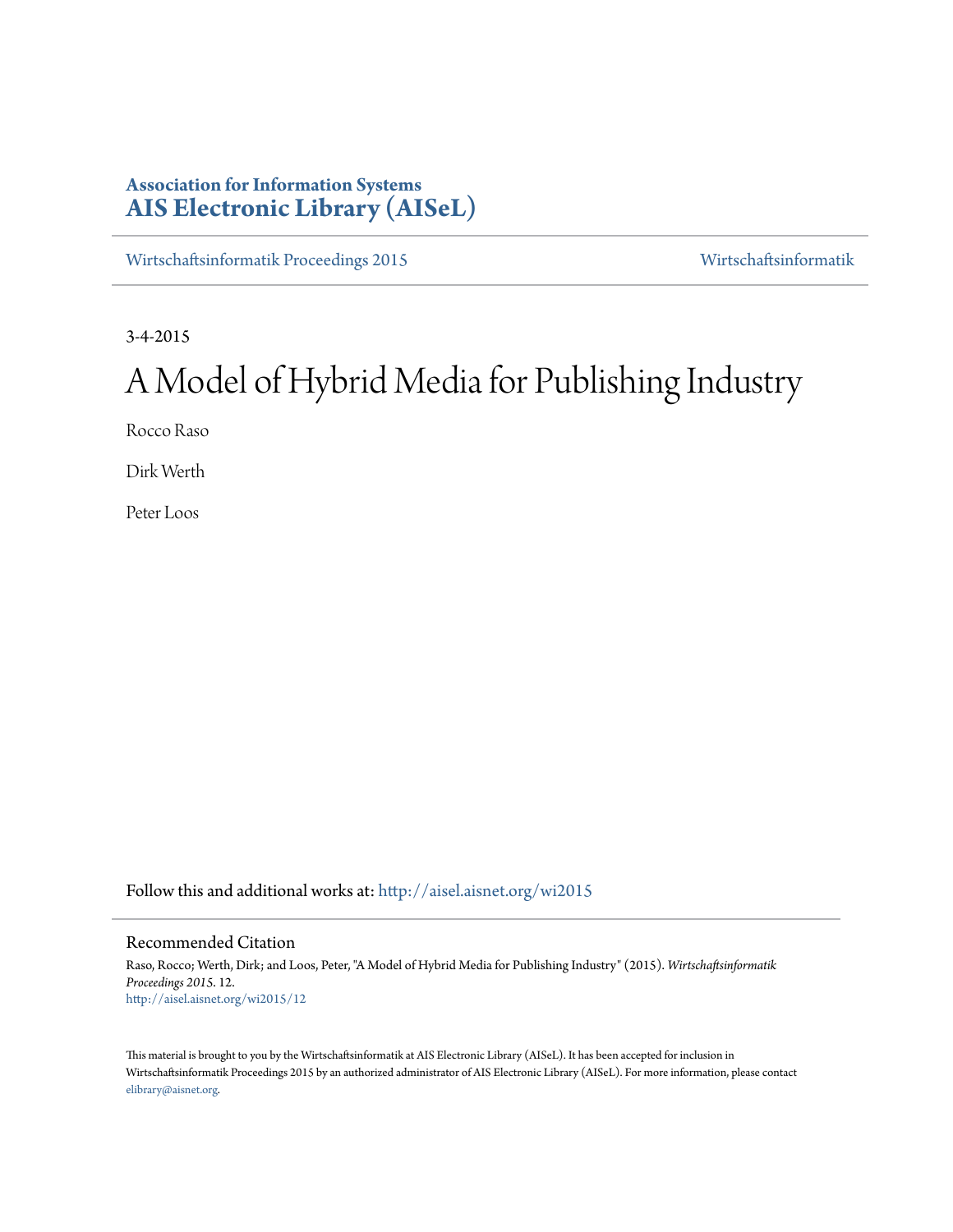## **A Model of Hybrid Media for Publishing Industry**

Rocco Raso<sup>1</sup>, Dirk Werth<sup>1</sup>, and Peter  $\text{Loos}^{1}$ 

<sup>1</sup> Institute for Information Systems (IWi) at the German Research Center for Artificial Intelligence (DFKI), Saarbrücken, Germany {rocco.raso,dirk.werth,peter.loos}@dfki.de

**Abstract.** Supported by the wide diffusion of mobile technologies, internetbased media risk to become a popular alternative to traditional print media. The ubiquitous connection to the internet enables to reach a multitude of virtual contents such as videos, images, 3d representations and hypertexts. Moreover internet-based media enable the direct interaction between user and publisher: the user can provide feedback, express preferences and receive related recommendations. Motivated by the necessity to modify the traditional paradigm of print media to face the competition of internet-based media, we show a perspective oriented to integrate paper medium and internet-based contents. This approach finds expression in the core results of our research: the ontology model of a general mixed reality (MR) environment for hybrid media, which is adopted to describe our system, and the integration of a recommender system into a MR environment, which is possible through the development of an automated app creation process.

**Keywords:** Hybrid Media, Mixed and Augmented Reality, Individualized Interface, Recommender System.

### **1 Introduction**

The development of a new generation of mobile devices with ubiquitous internet connection made possible the fast development of internet-based media and their diffusion on a wide scale. The growth of the modalities of web usage and the parallel increasing rate of internet users played an important role in the development of several internet-based services, like online newspapers and online classified advertisements platforms [1]. Therefore, since few years print media must face the competition of online press services and have to deal with a rapidly growing competitor [2].

The substantial difference between print media and internet-based media is their spatial extension. Print media are limited to the space of the medium that is the limited space of the layout of the publication. Internet-based media have instead the same extension of the internet, therefore they do not have spatial limits. This peculiar feature enables the presence of several types of contents, which are almost limitless in terms of quantity and almost limitless in terms of typology (e.g., videos, galleries of images, 3d representations, hyperlinks, etc.). Moreover, internet-based media can count on the advantage to permit the development of specific user oriented services.

<sup>12&</sup>lt;sup>th</sup> International Conference on Wirtschaftsinformatik, March 4-6 2015, Osnabrück, Germany

Raso, R.; Werth, D.; Loos, P. (2015): A Model of Hybrid Media for Publishing Industry, in: Thomas. O.; Teuteberg, F. (Hrsg.): Proceedings der 12. Internationalen Tagung Wirtschaftsinformatik (WI 2015), Osnabrück, S. 164-179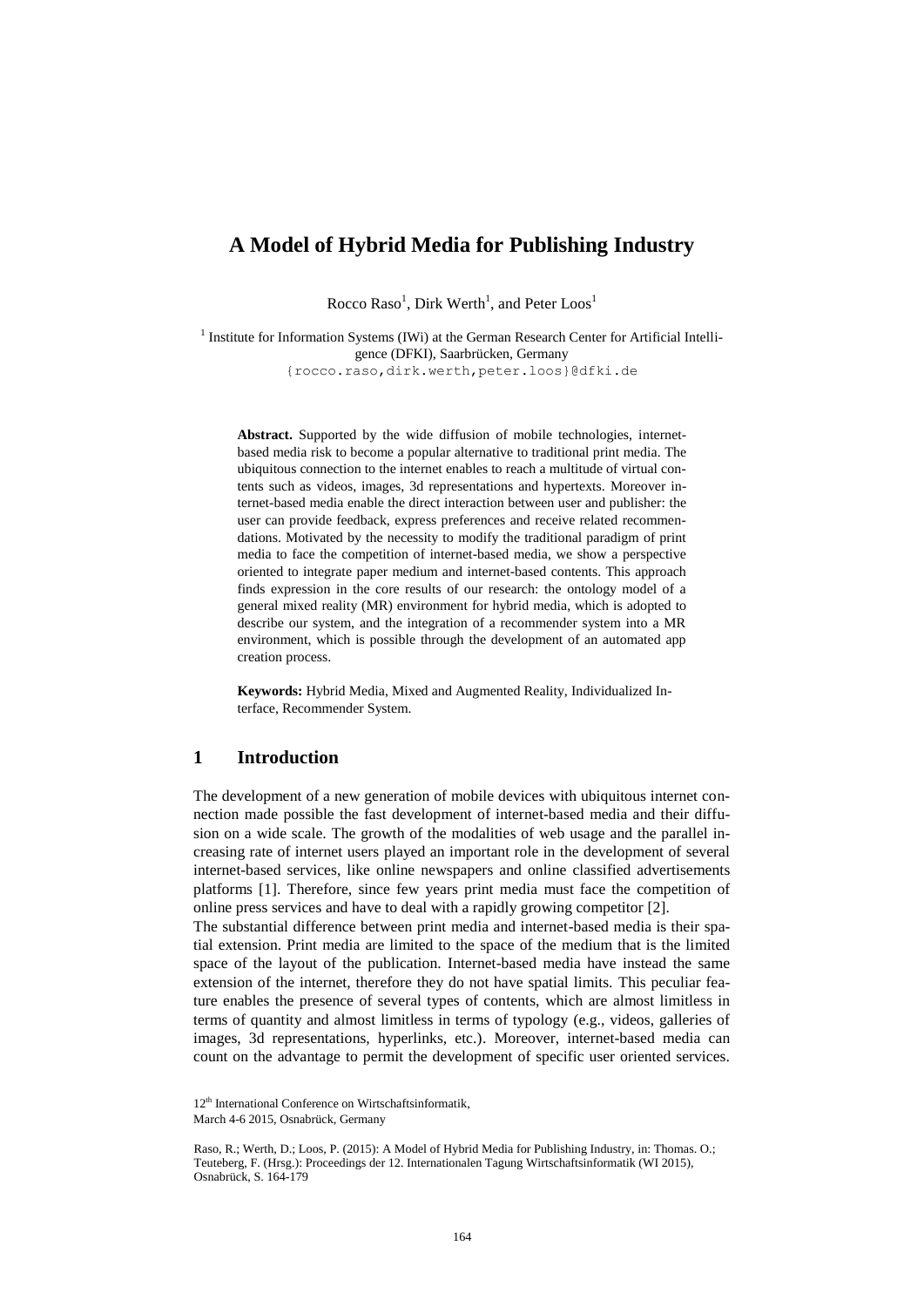Services such as recommender systems and user adaptive advertising give to the users the possibility to go through an individualized reading experience and to find easily relevant contents. This aspect offers a new perspective to the traditional business models of publishing companies because it enables to reach focused targets of consumers. Furthermore, the possibility to share contents on social media and to comment the editorial contents opens a direct connection between user and publisher, useful to deduce preferences of the consumers and to receive feedback.

Print media represent the traditional medium to access to editorial contents. One of the advantages of print media is that they are tangible and conservable goods and from the point of view of the business, print media refer to a structured existing market. Since decades or even centuries, millions of publishing houses in the world provide a huge quantity of different typologies of print media. It means that several targets of customers are already covered and, even if the number of internet-based media editors is increasing, the large market of print media must continue to be considered as a market with enormous potentialities.

In the field of battle where internet-based media and print media are almost unanimously presented as rivals, we want to sketch a novel and different perspective. In this paper we define a new paradigm oriented to interpret internet-based media and print media not anymore as antagonist players but rather as complementary entities. We define a *hybrid media* model [3], in the meaning of a third way between internetbased media and print media. The target of our research is to present an example which is able to merge together positive aspects of print based media and positive aspects of internet-based media, in order to draft new potential business models for the editorial field. This is technically possible through the definition of a mixed reality (MR) environment where innovative augmented reality (AR) tools [4] connect print medium and internet-based virtual contents. Therefore the definition of specific MR environments accessible through a mobile device may amplify the sphere of interest of print media and drastically change the editorial market [5].

The model of hybrid media that we present enables to integrate the content of an existing newspaper using mobile technology. Reading print based contents, the users are able to access to virtual contents just filming the print medium with an internet connected mobile device. We defined an AR app useful to bring the user into a mixed reality environment, where the border between print media and internet-based media blends in order to offer a new reading experience. Our concept shows that the infinite space of the internet is now available on a print medium. In order to cross a wider range of possibilities, useful to make our model more adaptable to different specific contexts, we defined three different scenarios: editorial articles (S1), advertisements (S2) and classified ads (S3). For every scenario, we applied the general classification of MR environment and we defined specific typologies of contents. Therefore, these contents may belong to the real environment, to the augmented reality environment or to the virtual reality (VR) environment. In this way it has been possible to categorize and propose specific tools and features useful to define a possible taxonomy of *hybrid contents*, in order to enable the creation of AR apps, according to specific needs and technical possibilities. A particularly innovative feature that we introduced in the outlined MR system is an integrated recommender system. The recommender system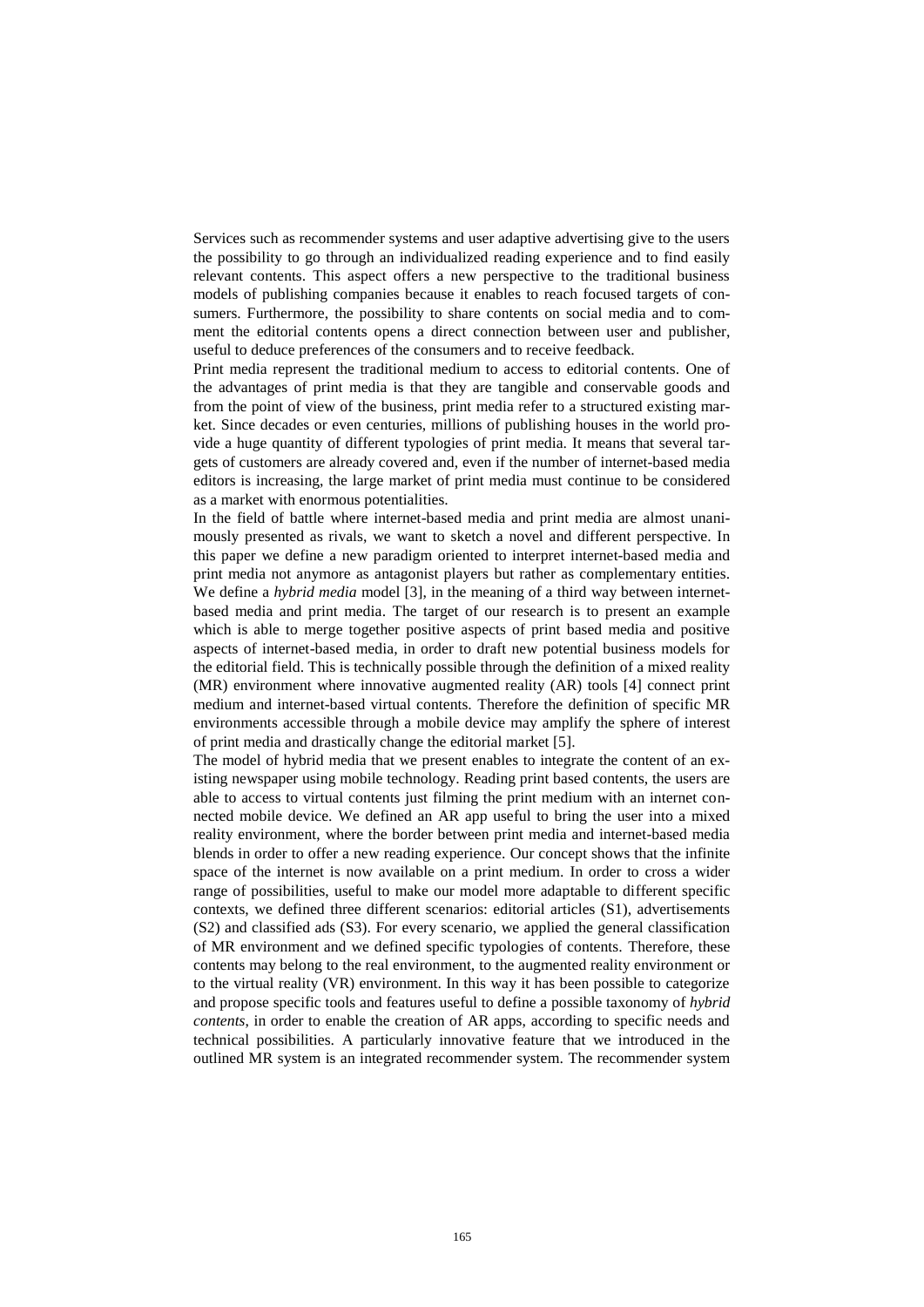provides relevant recommendations about editorial contents or user adaptive advertising. These recommendations are related and triggered by contents printed on the print medium but, since they belong to the defined MR environment, they can be expressed in form of AR or VR recommendations. Therefore we integrated typical tools of internet-based media into print media by means of the creation of a MR environment. The introduction of this kind of tools implies a high rate of individualization of the final product. In this way, we defined not only an innovative application but an automated process to create it, in order to offer a large added value.

The methodology is oriented to identify specific scenarios in order to design solutions useful to improve the originally inherited situations. Among other research purposes, the defined mixed reality environment will be the ground where we validate tools coming from different contexts, such as the individualized recommender system. The contributions of the paper can be summarized as follows:

- Introduction of our concept and motivation of the need to consider the complementarity of internet-based media and print media in order to define a *third way*, useful to stop the decrease of popularity of print media. The alternative we introduce is a new business model based on hybrid media which is built combining positive aspects of both internet-based media and print media, through the creation of a MR environment.
- Brief exploration of the status quo. We introduce examples of integration of AR tools in print media and we present some of the possible technical modalities of detection for the introduction of virtual contents in the real environment with mobile devices.
- Presentation of the model of hybrid media we developed. We introduce the ontology of the derived MR environment in order to describe the knowledge framework of the hybrid media model we are presenting and we introduce the different scenarios that we analyzed.
- Description of the implementation design. We describe the system architecture oriented to the creation of an AR app which is based on our concept and integrates an individualized recommender system. The interfaces which are necessary to integrate internet-based tools into the system (such as the mentioned recommender system) are then introduced.
- The paper concludes with the synthesis of the achieved results, a short outlook and a discussion of future work.

## **2 Related Work**

One of the first examples of integration of AR markers in a print medium is represented by the "MagicBook" [6]. The MagicBook is a prototype of an AR book that permits a reader with HMD to explore 3D models during the reading of a print medium. Although this AR system has a considerable importance in terms of research, it also presents some limits: the use of HMD reduces its diffusion in large scale and the use of AR markers as trigger entities limits the printing area of the text, aspects that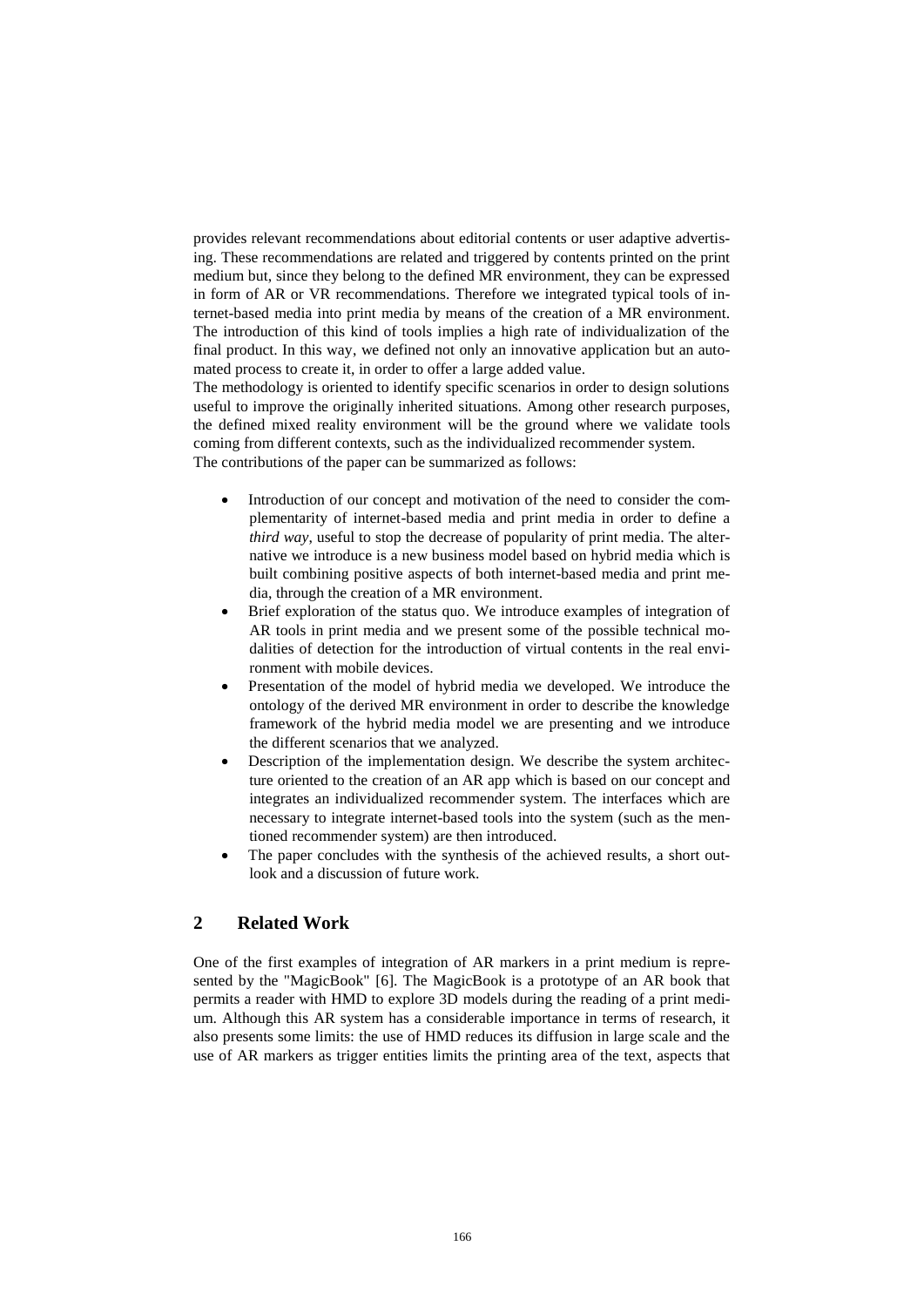reduce considerably its business potential. Other examples of integration of virtual reality and print medium consider with a forward-looking vision the use of mobile technology. The German magazine "Süddeutsche Zeitung Magazin" [7] created one of the first AR apps which integrates a release of the newspaper with virtual contents. The reader can experience the enhancement of contents of some selected printed images just scanning the print medium with a smartphone. The success of this example of AR tool for print media was, in terms of downloaded apps, really high [8] and similar experiences have been performed by other editorial companies (e.g., "Stern" [9], "Auto Bild" [10], "Welt der Wunder" [11], "Rheinische Post" [12], etc.).

The use of AR technology to integrate print media is certainly dependent on the existing IT-tools useful to develop AR systems. The spectrum of technical possibilities gets wider very fast and the offer of AR tools grows rapidly. Nowadays several ITtools offer the possibility to create AR applications (e.g. Metaio SDK [13], Vuforia AR SDK [14], Wikitude SDK [15], etc.). For their own nature, augmented reality and print media may be easily integrated. The necessary presence of a physical print medium useful to transmit the information enables the integration of trigger entities directly on the print medium. Images such as Matrix Barcodes (e.g., QR-Code, Aztec Code, Data Matrix, etc.), AR Markers or textured images may be easily printed on the print medium and used as trigger entities. Additionally, different typologies of trigger entities permit to access virtual contents by means of AR applications. Trigger entities may be for instance simple physical objects, in feature detection based AR systems [16]. Moreover, innovative techniques such as OCR-tools [17], encoded paper [18] or text patch recognition [19] may be involved to create AR systems.

Even if the possibilities offered by hybrid media are not confined only in the domain of augmented reality [20], mixed and augmented realities represent a key tool to permit the development of hybrid contexts and to maintain a fluid interaction between the different environments [21]. However, the integration of virtual and real environments is a complex issue. In particular, the use of AR technologies and print media results usually sporadic and does not represent a persistent modification of the typology of the offered editorial contents [22]. The *use* of AR tools in print media doesn't implicate the *integration* of virtual contents into print media. In order to integrate virtual contents into print media through the creation of specific hybrid media systems, it is necessary to provide the periodical publication with a periodical updated AR app, which is realizable only through a structured and automated app creation process. The creation of a release of a magazine that uses AR tools is far away from the definition of a structured hybrid media system which integrates paper medium and internet-based contents. Therefore we identified the need to define an automated AR app creation process in order to enable the possibility to create an AR app, which is automatically updated to the latest release of the print media. Furthermore, through the analysis of the related work, we realized that the typology of contents is usually limited to virtual contents such as 3D models, images or animations that are directly superimposed on the print medium, as if the great opportunity to reach links on the wide space of the internet were generally not considered. In this background, the interesting result that our research offers is the integration of an individualized recommender system, which represents a new and original typology of virtual content for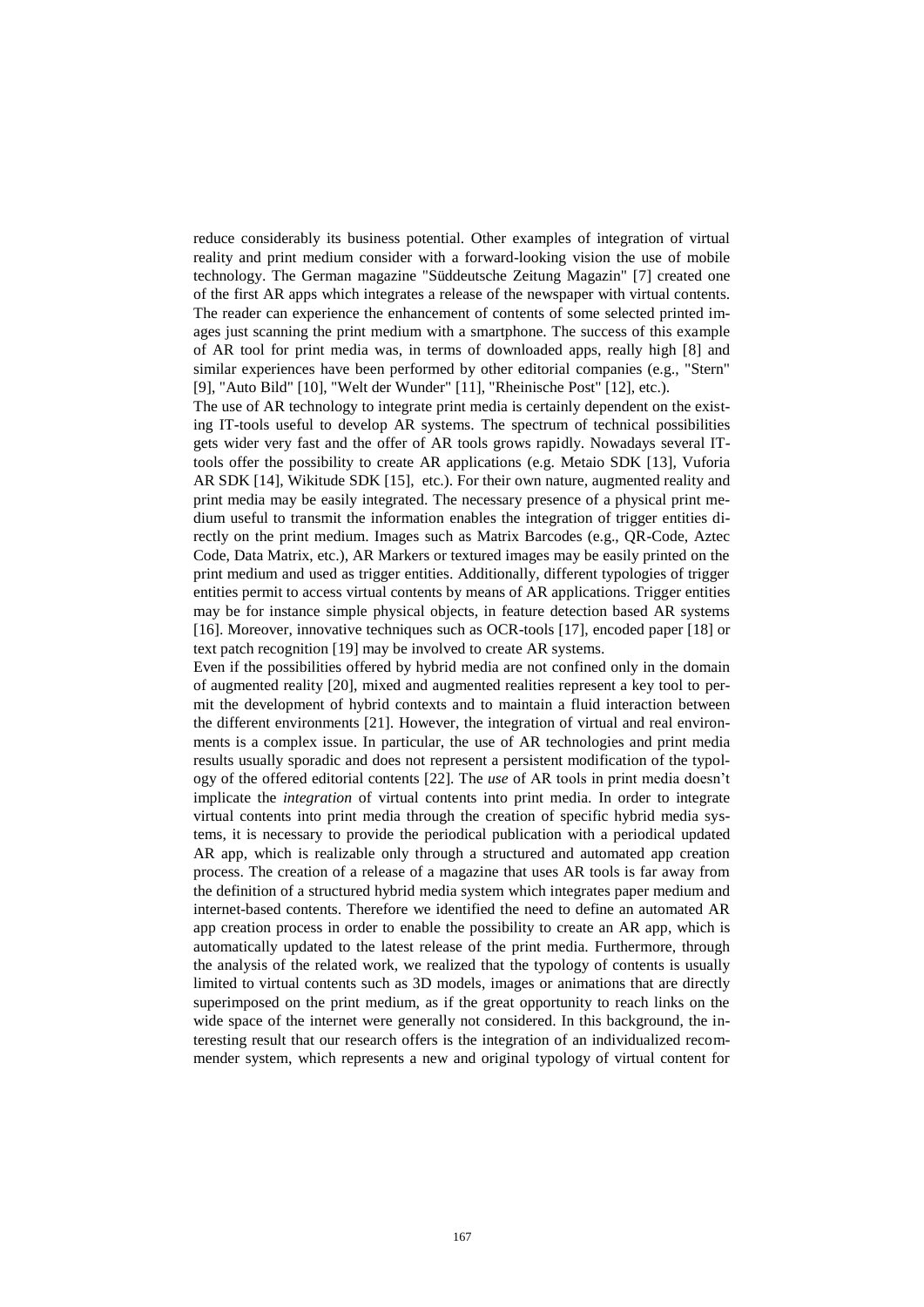hybrid media. The definition of a domain ontology is necessary to define the knowledge model of the system, in order to shape the possible innovative contents, which can be integrated into a general MR environment for print media. In this context, the idea to define a wide and structured MR environment useful to take advantage of the opportunities offered by internet-based media represents a challenge and an innovative approach to define new business models for the editorial field.

## **3 Functional Design**

The concept we want to state is expressed drafting a general model of hybrid media. This model offers a direct connection between print media and internet-based media and the target is to assume it as a general basis to derivate specific hybrid media applications. The system we propose generates a MR environment, where an AR app for mobile devices works as an interface between the real and the virtual environment. The ontology of the derived MR environment is presented in order to describe the knowledge framework of the model of hybrid media we defined and to express peculiarities and conceptual design of the presented paradigm.

To demonstrate the possibility to adapt the concept that we propose in different contexts, we defined three different scenarios according to different editorial and virtual contents. The available contents are classified depending on the typology of environment where they are visualized. Print based editorial contents are printed elements and they lie obviously on the print medium. They contain trigger entities which are printed elements as well. Therefore print based editorial contents lie in the real environment, they can be touched directly by the user and they can be shown through the camera of the device. AR links are virtual elements and they are superimposed on the print based editorial contents. They may be visualized only on the screen of the device and their presence on the print medium defines an AR environment. Recommendations and browser based virtual contents are defined in a virtual reality environment since they are detectable in a space populated by only digital entities. Virtual contents may be opened through AR links and they can lie in both AR and VR environments. Browser based virtual contents define effectively a VR environment, whereas virtual contents visualized on the print based editorial contents (AR contents) define an AR environment. The integration with a recommender system represents a specific added value of the described model. Furthermore, recommendations may be represented not only as virtual contents but also in form of augmented reality entities. As soon as a user starts the application, information about user's profile and preferences are detected and querying the recommender system, the AR app receives a list of contents which are present on the specific release of the paper based newspaper and are considered relevant by the recommender system for the specific user. Relevant editorial contents are highlighted with an AR graphical representation, so the user can receive relevant AR recommendations directly related with the print medium.

The knowledge model of the system has been shaped according to the definition of Reality–Virtuality Continuum [4] and it represents a concrete application of this theoretical definition. The proposed scenarios have been derived from the knowledge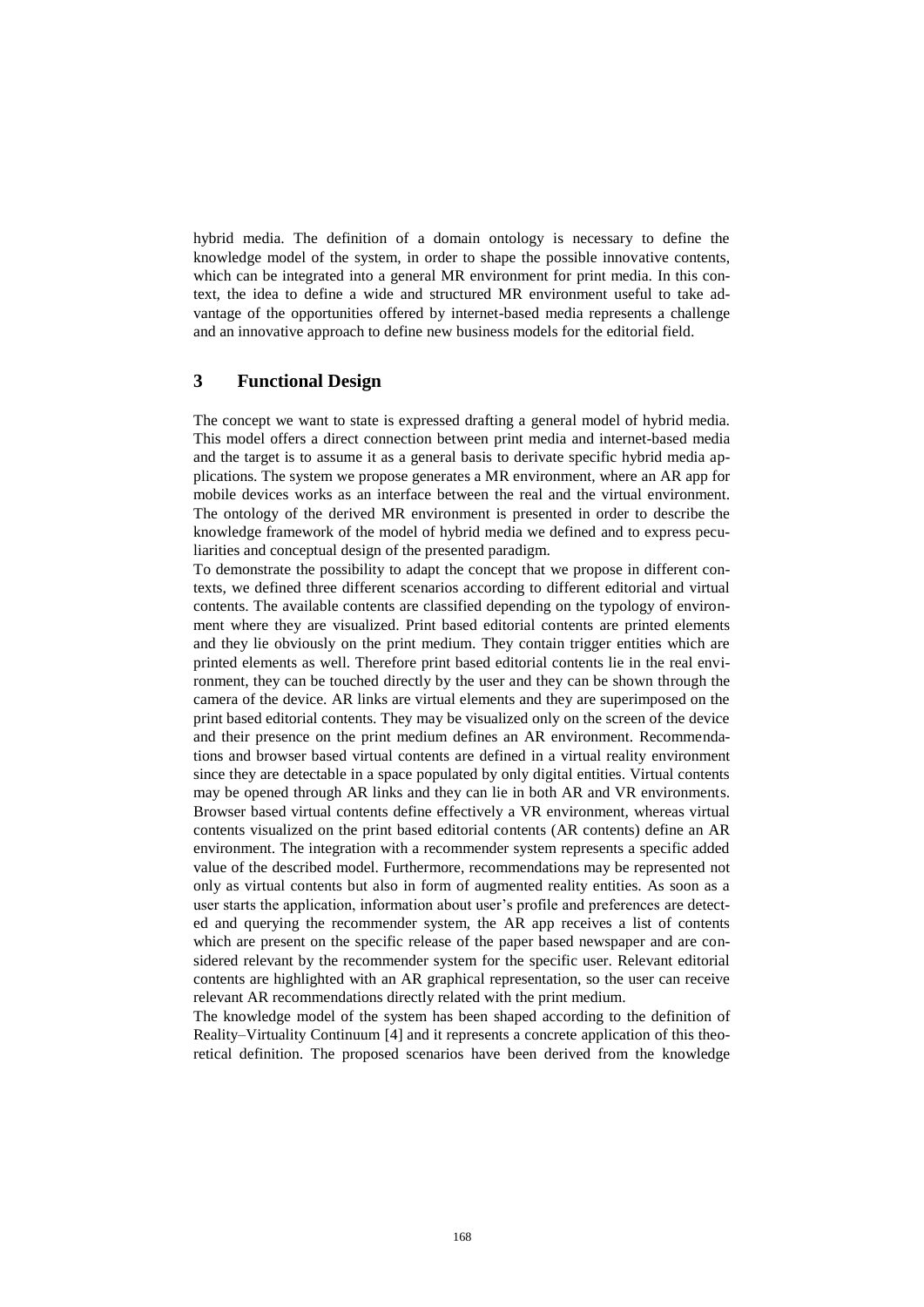model and they represent a synthesis of the requirements of the system. The development approach has been leaded according to the following methodological process [23]:

- Determination of the domain and scope of the ontology through the definition of specific competency questions [24].
- Enumeration of important terms in the ontological domain through a brainstorming process.
- Definition of classes and class hierarchy through a *top-down* development approach [25].
- Definition of the properties of the classes and the relationships between them.
- Iterative and deductive reprocessing according to the specific requirements of the system (e.g., the definition of "browser based virtual contents" reflects the requirement of the AR app to use third party contents without having direct responsibility on the contents).



#### **3.1 Data Model (Ontology)**

**Fig. 1.** Domain ontology.

The knowledge model which defines our concept is expressed by the domain ontology presented in Fig. 1. The creation of a model of hybrid media requires the definition of a MR environment. A MR environment is a context where real and virtual worlds merge together to enable the coexistence and interaction of physical and digital ob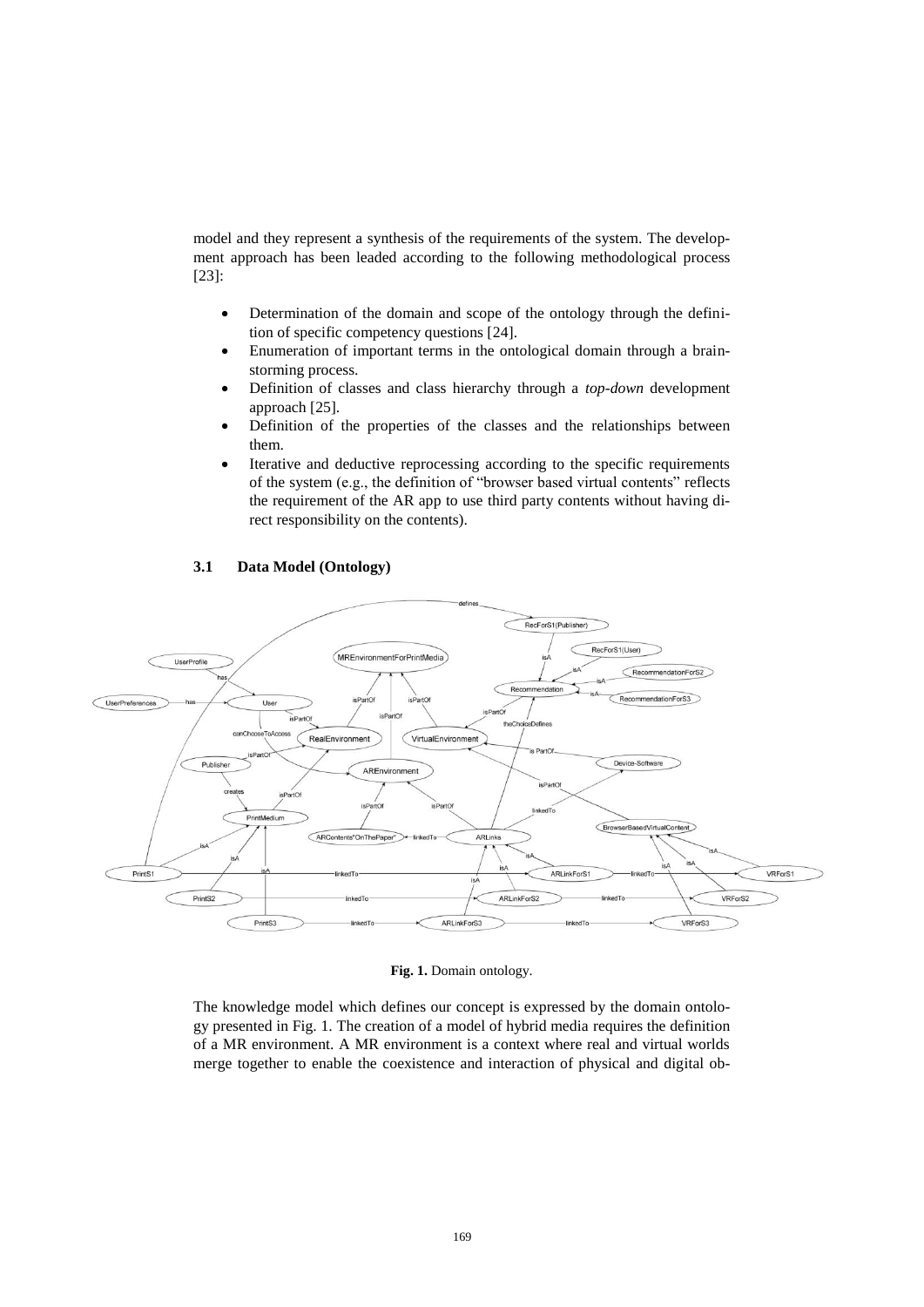jects [26]. The definition of a MR environment is the necessary condition to permit the creation of an AR interface for hybrid media. The model of hybrid media that we present in this paper develops itself into three different environments: real environment, AR environment and virtual environment. The real environment is the tangible world of print media, which is composed by a publisher who creates a print medium and different users who read the print medium and have peculiar preferences and profiles. The difference between AR and virtual environment is defined by the presence in the AR environment of a coexistent and integrated component of tangible reality. AR environments imply a fixed reference with physical objects whereas virtual realities develop themselves through only digital objects. Reading a print medium, users will be able to deepen the editorial content just scanning it with the camera of a smartphone. Virtual links are superimposed on the real time streaming view of the camera and enable the connection between print based contents and virtual entities. Clicking specific AR links, the users can access different virtual contents. Hence, it will be defined a new paradigm to access the content of print media. Several typologies of contents may be included in this hybrid environment: galleries of photos, hyperlinks, videos but also individualized services like virtual recommendations.



**Fig. 2.** Hierarchical representation of the ontology and differentiation of the content for every different scenario.

The three different scenarios represent typical editorial contents for print media. They are editorial articles (S1), advertisements (S2) and classified ads (S3) and they are chosen in order to cover different possible editorial field and contents. Every typology has a print based component which is the trigger entity useful to access specific AR links in an AR environment as soon as a user films the print medium with a smartphone. These AR links enable the user to experience virtual contents directly on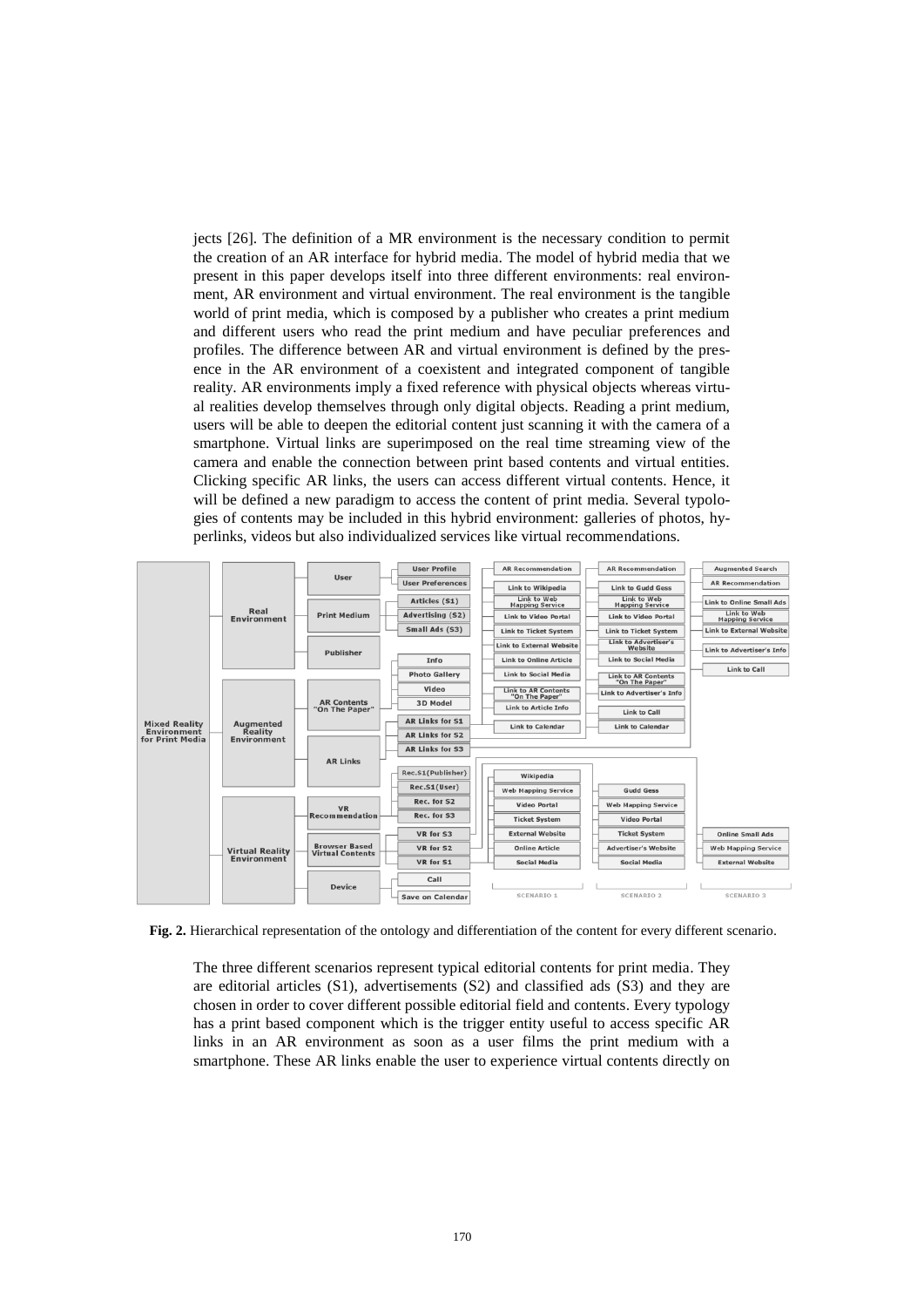the print medium (AR contents such as videos, galleries, info or 3D models embedded and visualized on the print medium). Moreover, AR links enable the direct opening of browser based virtual contents and enable to interact with functions of the mobile device.



**Fig. 3.** Simulation of the AR app interface.

When a user selects a particular AR link, s/he automatically expresses her/his preferences and her/his profile will be defined. According to user's profile and user's preferences, a recommender system provides appropriate and relevant recommendations about the content of every chosen scenario [27]. Specific recommendations for specific actors of the publishing company (publisher, journalist or content manager) can be provided during the phases of creation of editorial articles in order to receive suggestions and further information about different articles that may treat the same theme. These kinds of recommendations do not depend on user's profile and user's preferences but they are only defined by the content of print based editorial articles.

#### **3.2 Scenario 1**

In our concept, the scenario 1 (S1) refers to the contents of the MR environment related to editorial articles. As soon as the trigger entities let the augmentation of the print medium start, the user can see related AR links superimposed on the articles. Print medium and AR links are univocally correlated and filming a specific article, it is possible to detect automatically its own AR links. These links enable to access several virtual contents: in Fig. 2 it is possible to have an overview of these links for every scenario. AR links related to S1 are divided into three categories.

The first category is composed by the AR entities which connect to browser based virtual contents (e.g., the online article, external websites, etc.). These kinds of AR links are able to open a browser and to conduct the user to specific internet-based contents. When a user chooses to open one of these links, s/he automatically expresses her/his interest in the topic of the article. Therefore it is possible to deduce preferences and profile of the user and to provide, through the integrated recommender system, appropriate recommendations about similar editorial contents. These recommendations are shown in a context of virtual reality. A specific part of the layout of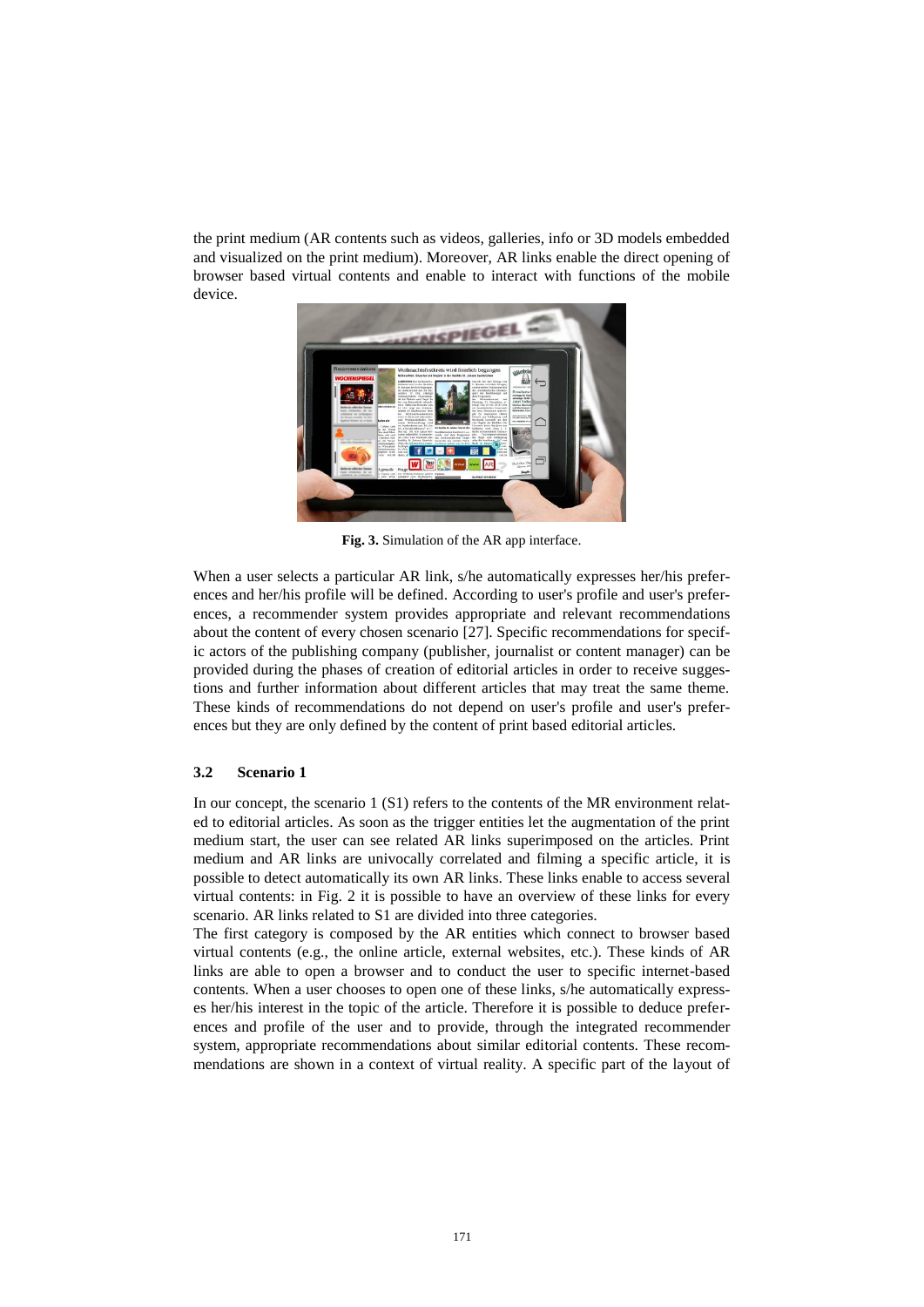the interface is effectively dedicated to permanently host recommendations (Fig. 3). The second category of AR links enables the interaction between AR interface and functions of the mobile device. For instance, the user who reads an article where it is present the date of a coming concert will see superimposed on the print medium an AR link useful to save the date on the calendar of the mobile device. The third category of AR links related to S1 is represented by AR links which open AR contents. Opening these kinds of links, the user is able to superimpose on the print medium new virtual objects. Therefore, these kinds of links do not trigger a virtual reality environment (for example a browser) but they modify the existing AR environment. These accessible contents are virtual entities (e.g., 3D models, photo galleries, etc.) which are soldered on the print medium and can be explored moving the print medium itself, remaining in an AR environment. They are detectable simply using an AR interface and they have physical presence on the print medium, therefore we defined these entities AR contents "on the paper".

The user experiences the contemporary presence of virtual entities (VR recommendations, browser based contents and device interactions) and AR entities (AR links and virtual objects superimposed "on the paper") just using a smartphone during the reading of a print medium. Moreover, the S1 presents the peculiarity to provide recommendations not only to users but also to actors of the publishing company. In this scenario, the recommender system provides specific recommendations useful to support journalists, publishers and content managers during the phase of creation of an article. These kinds of recommendations help them to detect older pertinent articles that may contain useful information during the creation of a new article.

#### **3.3 Scenario 2**

The scenario 2 (S2) refers to the contents of the MR environment related to print based advertisements available on the print medium. AR technologies offer interesting opportunities in the field of marketing and advertising. New expressive modalities are possible through the integration of virtual contents and tangible objects like the images of a print medium. Scanning an advertisement with the smartphone, the user is able to access the MR environment defined by the AR interface. Similarly to S1, S2 presents three typologies of available AR links (Fig. 2). Every AR link is superimposed on the advertisement and enables the access to specific virtual contents.

The first category of AR links permits to visualize browser based virtual contents which are useful to enhance the communication of the message expressed by the advertisement (e.g., link to websites related to the advertiser, etc.). The second category of AR links related to S2 enables the connection to specific functions of the mobile device. Clicking on the specific superimposed AR link, the user has the possibility to call the closest shop promoted by the advertisement with her/his own smartphone. In case the advertisement promotes events with a specific appointment (such as a theatrical representation) the user can save the date on her/his calendar through this kind of AR link. The third category of AR links represents the most interesting typology of virtual contents available for S2: AR links able to open AR contents. This kind of link permits to show virtual contents directly on the print medium in a context of AR envi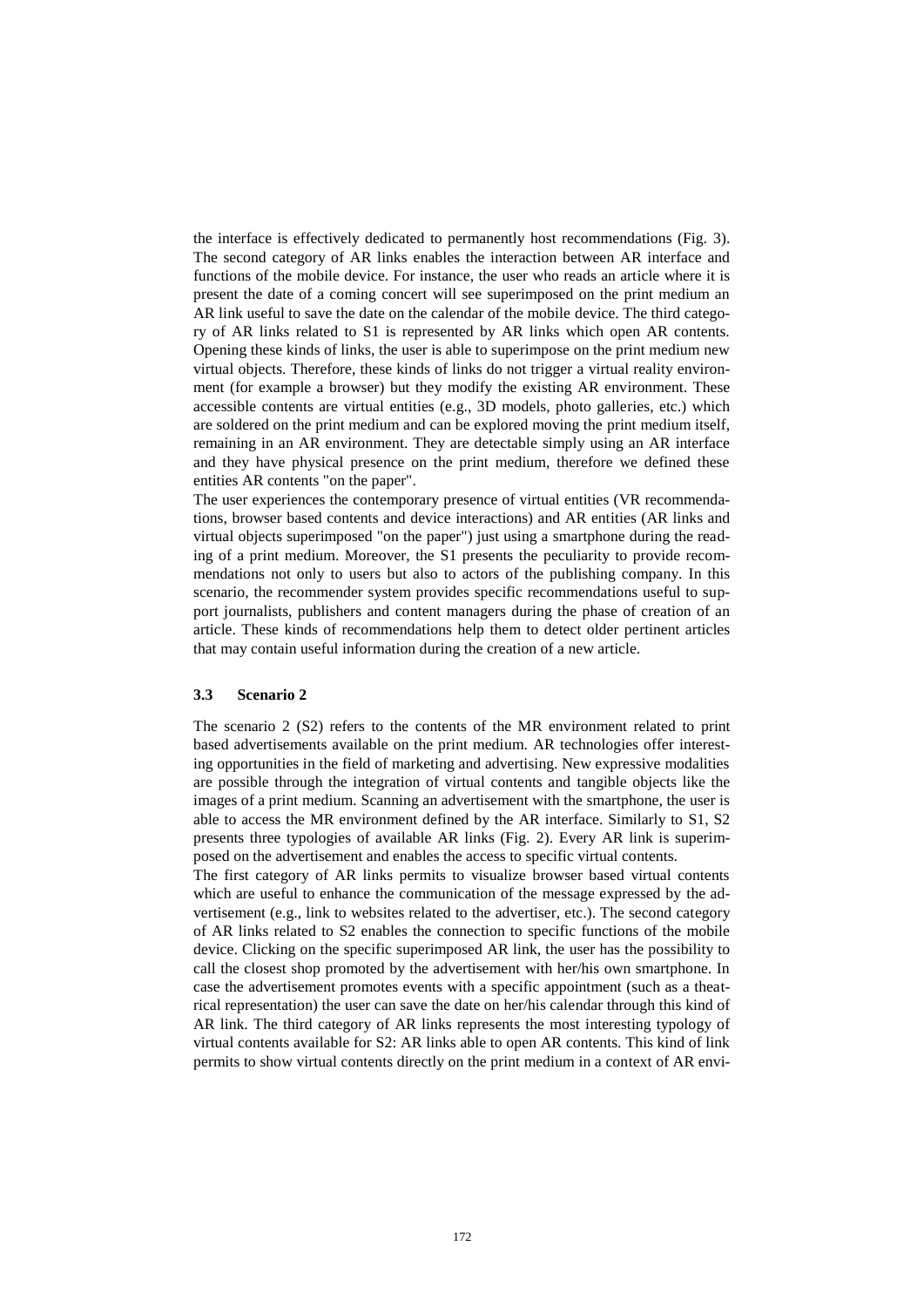ronment. If a user accesses this kind of AR links, s/he will have the opportunity to experience interactive advertising campaigns where virtual objects (e.g., videos, 3D models, etc.) interact with the print based advertisement and the user as well. This opportunity makes possible to develop new commercial languages useful to express commercial contents with a higher rate of effectiveness. In the same time, the users receive a wider quantity of information about the advertisement.

The expression of the interest of a user in a promoted item is learnt by the integrated recommender system in order to provide specific recommendations about similar related advertisements which meet the user's interest. In this way, every user is able to undertake her/his personal reading experience through the described individualized AR interface.

#### **3.4 Scenario 3**

The scenario 3 (S3) refers to the contents of the MR environment related to classified ads. The market of classified ads magazines suffered a hard time after the diffusion of analogous internet-based services. For this reason, the creation of an AR interface useful to integrate virtual contents and functions typical of internet-based services with print media offers new modality of access to these editorial contents. Similarly to S1 and S2, S3 presents three different typologies of available AR links (Fig. 2).

Scanning the classified ads with the camera of the smartphone, the user is able to access the described mixed reality environment. AR links related to the filmed classified ad are superimposed in the AR environment generated by the AR app. The user can access browser based virtual contents to integrate the information expressed in the text of the classified ad (e.g., link to a web mapping service useful to reach the advertiser, link to external websites to receive deeper technical information about the offered good, etc.). AR contents containing an overview of the classified ad, further information and contact of the advertiser can be expressed directly on the print medium. This makes easier the possibility to use specific functions of the mobile device. For instance, the user can easily call the advertiser through the defined AR interface. A particular added value of the described model is the possibility to conduct specific researches of contents related to the scenario 3 and represented via augmented reality directly on the text of the print medium. The user who is looking for specific objects in the section of the print medium related to the classified ads has the possibility to look for specific terms in a search field. This "augmented search" gives back to the user AR representations useful to highlight contents which satisfy the request of the user directly on the print medium.

Every interaction of the user manifests her/his interest in specific kinds of ads. Hence, the recommender system provides appropriate recommendations about similar ads which result interesting for the user, according to her/his preferences and profile. The use of the defined AR interface to experience a virtual enhancement of classified ads in print media enables the possibilities to directly compare different analogous ads and to offer an individualized reading experience to the users. Moreover, the integration of virtual contents in the text of the classified ads permits to amplify the strength of the communication due to the access into the described mixed reality environment.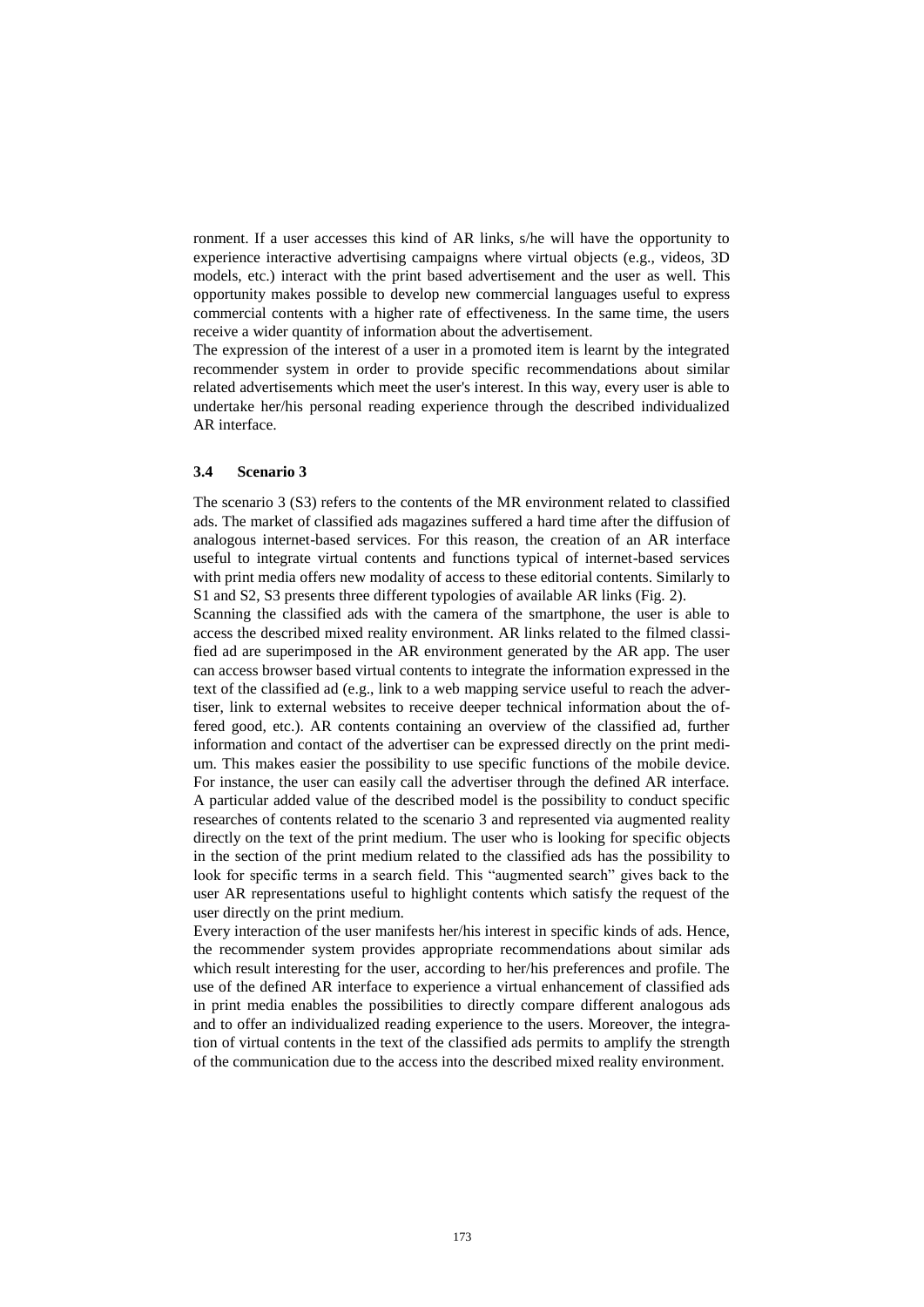## **4 Implementation Design**

We tested our concept developing a specific model of hybrid media tailored on the needs of an existing publishing company, in order to consider the validity of the defined paradigm. We define the necessary components of the system and we summarize our considerations through the definition of the interfaces.

#### **4.1 Architecture of the System**

The core building blocks of the system are expressed by the following components: publishing system, recommender system, external services, BPaaS platform, AR app.



**Fig. 4.** Architecture of the system.

**Publishing system.** We tested our concept with the editorial company "Saarländische Wochenblatt Verlagsgesellschaft mbH (Wochenspiegel)", which publishes a free of charge weekly distributed publication and it offers every week 15 different editions for the coverage of a German region. The existing editorial process can be summarized in two phases. In the first phase, all contents are created and selected for a specific issue of the newspaper. In the second phase, all selected contents are registered in the publisher system. In this way, it is possible to elaborate a large quantity of different contents. Editorial articles are archived in the publishing system through text files, image files and an xml index. Commercials are archived by image files and classified ads are archived through text files, image files, xml index and a database suitable for the online search.

**Recommender system.** The purpose of the recommender system is to provide appropriate suggestions to both user and actors of the publishing process. Suggestions are strict related to the profile of the user and to the editorial contents. The profile of the user is gained by implicit feedback (e.g. usage behavior) as well as explicit feedback that users can proactively submit to the app. In order to provide precise suggestions, it is necessary to receive (or to extract with text mining techniques) specific information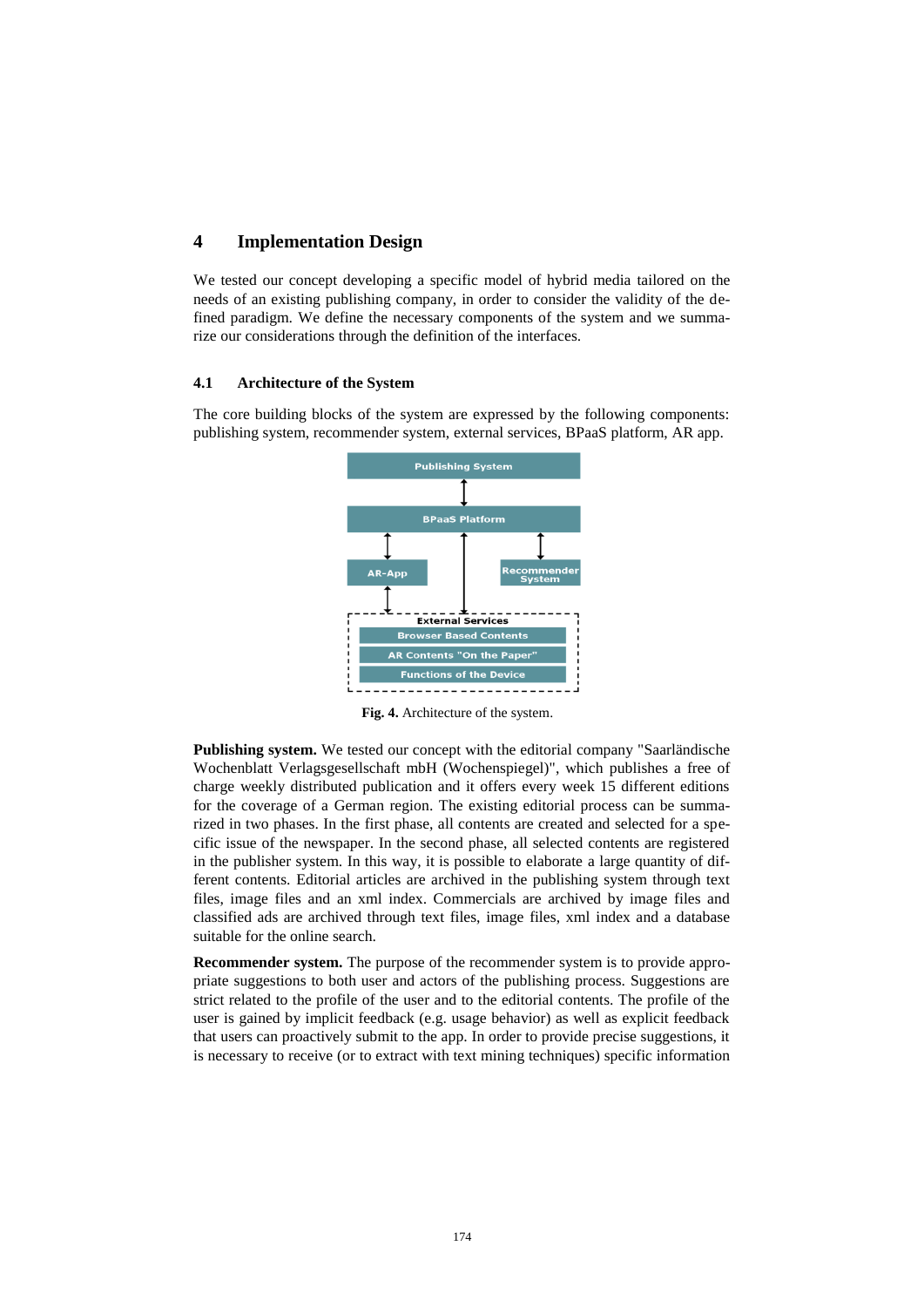from related editorial contents. Therefore the information archived in the publishing system must be analyzed and translated into an ontological language in order to be elaborated by the recommender system. Different typologies of suggestions are provided for different typologies of contents.

**External services.** The app creation process determinates the selection of specific virtual contents related to printed editorial subjects. These virtual contents are available in the MR environment generated by the app, in form of AR contents. Links to external services such as the online version of the newspaper, video-sharing websites, web mapping services, social media and other URLs are directly overlaid on the newspaper. They can be virtual contents shown through the use of an internet browser, virtual contents shown as AR entities directly on the view of the print medium or they can be functions of the device, such as the possibility to call a phone number related to an editorial content. They represent a high customizable component of the architecture of the system because they are subject and release related.

**BPaaS platform.** The BPaaS platform is an online based platform developed by the project partner Scheer Management. In the general context of the Business Process as a service (BPaaS), this platform permits the technical implementation of individualized IT-tools for business processes. The BPaaS platform is responsible for the generation of the AR app.

**AR app.** The AR app is the interface through real and virtual environment. Downloading the index of every release, the AR app is always actualized. Therefore the user can experience a different modality of reading of the newspaper, which enables a real-time actualization of print based contents. Different typologies of recommendations are integrated in the MR environment created by the AR app. Every release has specific hybrid contents and every content permits to provide personalized recommendations according to the specificity of every reader.

#### **4.2 Interfaces between the Components.**

The interface between publishing system and AR app permits the data exchange and the update of the existing editorial contents. The editorial contents are sorted by typology, according to the presented classified scenarios. The choice of virtual contents and the definition of the relation between trigger entities and virtual contents permits the creation of an AR app related to a specific release of the newspaper. This process is automated in order to satisfy the requirement of industrialization of the publishing industry. The multitude of potential virtual contents which can be included in the AR app is defined in the hierarchical representation of the domain ontology (Fig. 2).

Particularly interesting is the interface between AR app and recommender system. The integration of a recommender system permits the direct connection between the editorial contents (which are printed on the print medium) and thematic related virtual contents (which are available on the internet). The presence of a recommender system makes possible the profiling of the users, in order to understand their preferences. This aspect is an added value for the users, who receives an individualized service, and for the publishing company as well. It represents a huge opportunity for print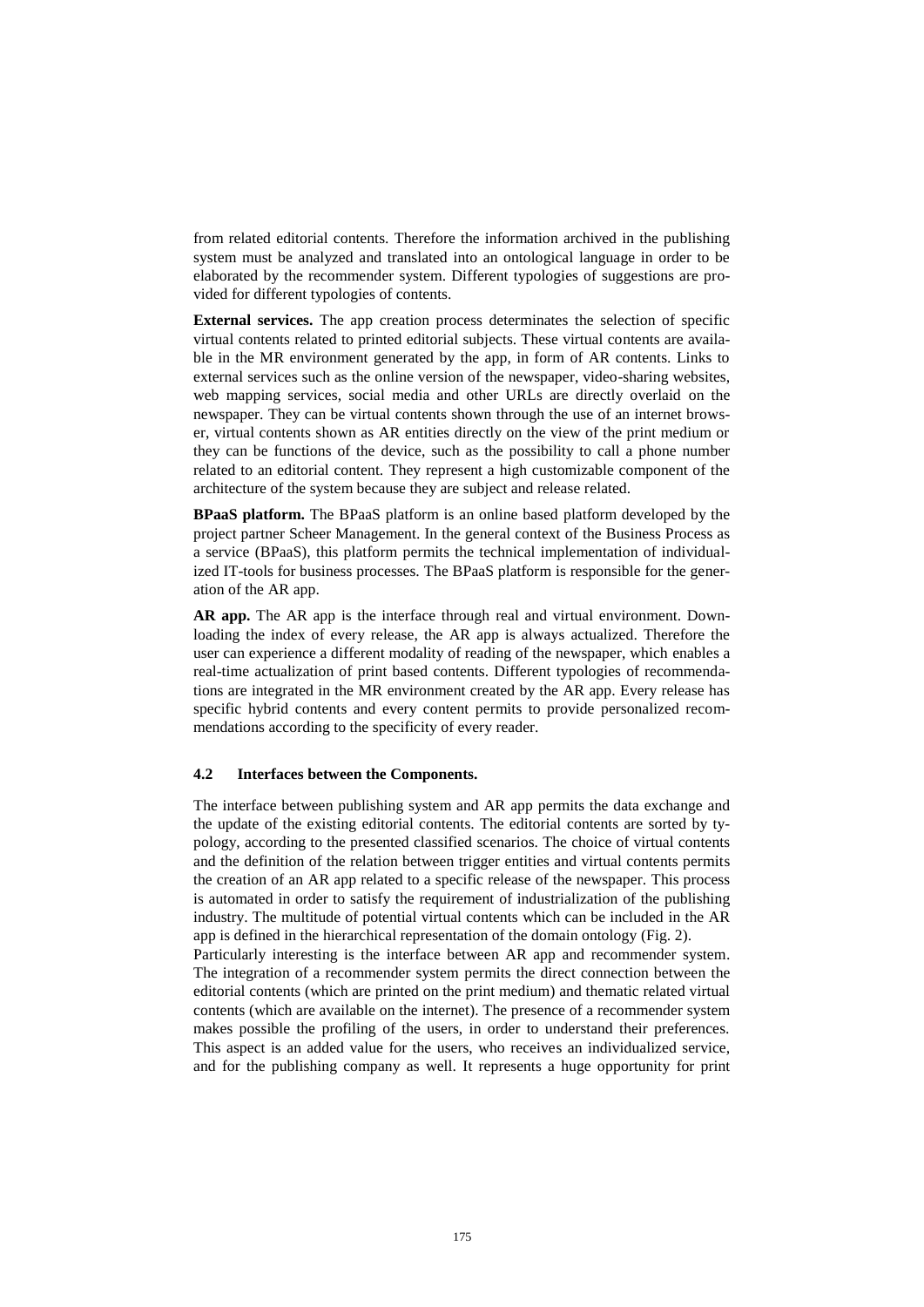media to understand the preferences of consumers which is useful to receive a feedback about the offered editorial content. This fact may be useful, for instance, to modify the editorial line of the newspaper according to the preferences of the majority of the consumers or to show oriented advertisements with a higher probability to reach the right targets. Interesting aspect is the possibility to provide recommendations in form of AR entities to offer suggestions about printed editorial contents. Querying the recommender system, the AR app receives a list of contents which are present on the specific release of the paper based newspaper and are considered relevant by the recommender system for the specific user. In this way it is possible to highlight with AR graphical representations the relevant print based contents which are recommended to the user. These recommendations lie in the AR environment and therefore directly on the print medium. Furthermore, the publishing system receives recommendations about editorial contents which are going to be published, in order to provide suggestions to the journalists during the phase of creation of editorial contents. Through the defined "augmented search", the user can ask to the AR app if a content is present on the print based release of the newspaper, just through a search field. In case the recommender system finds relevant results, they will be represented directly on the print medium, by means of the possibility to access an AR environment.

## **5 Conclusion and Future Work**

This paper has shown a novel concept which permits to reduce the distance between internet-based media and print media, opening new perspectives. The expressed concept is not merely an application of augmented reality in the editorial field but it defines a novel possibility to integrate complex instruments such as a recommender system with traditional print media. This happens using mobile technology to define a mixed reality environment in which real environment, augmented reality and virtual reality coexist in order to enhance the reading experience of the user.

Through the use of the AR interface the reader is not anymore a passive user but rather s/he becomes an essential part and active actor of the defined MR environment. The user has the possibility to choose her/his contents and to express her/his preferences. The added value of our research project is the definition of a specific mixed reality environment where the user may easily experience a novel and individualized reading approach, by means of the integration of a recommender system.

Our research project designs a structured and persistent modification of the offer of contents for print media through the definition of a MR environment. It is not just a sporadic integration of AR tools in print media but it is designed to be the result of a persistent app creation process which is defined according to the shown classification of virtual contents. Several aspects have large potentialities in terms of research and permit further implementations. The definition of a general model applicable to different contexts makes wider the range of possible develop of our research.

First empirical evaluations have shown that the system ensures a higher rate of engagement and participation of the user. A complete evaluation of the created artifact is in progress and it will be subject of future work. According to a design-oriented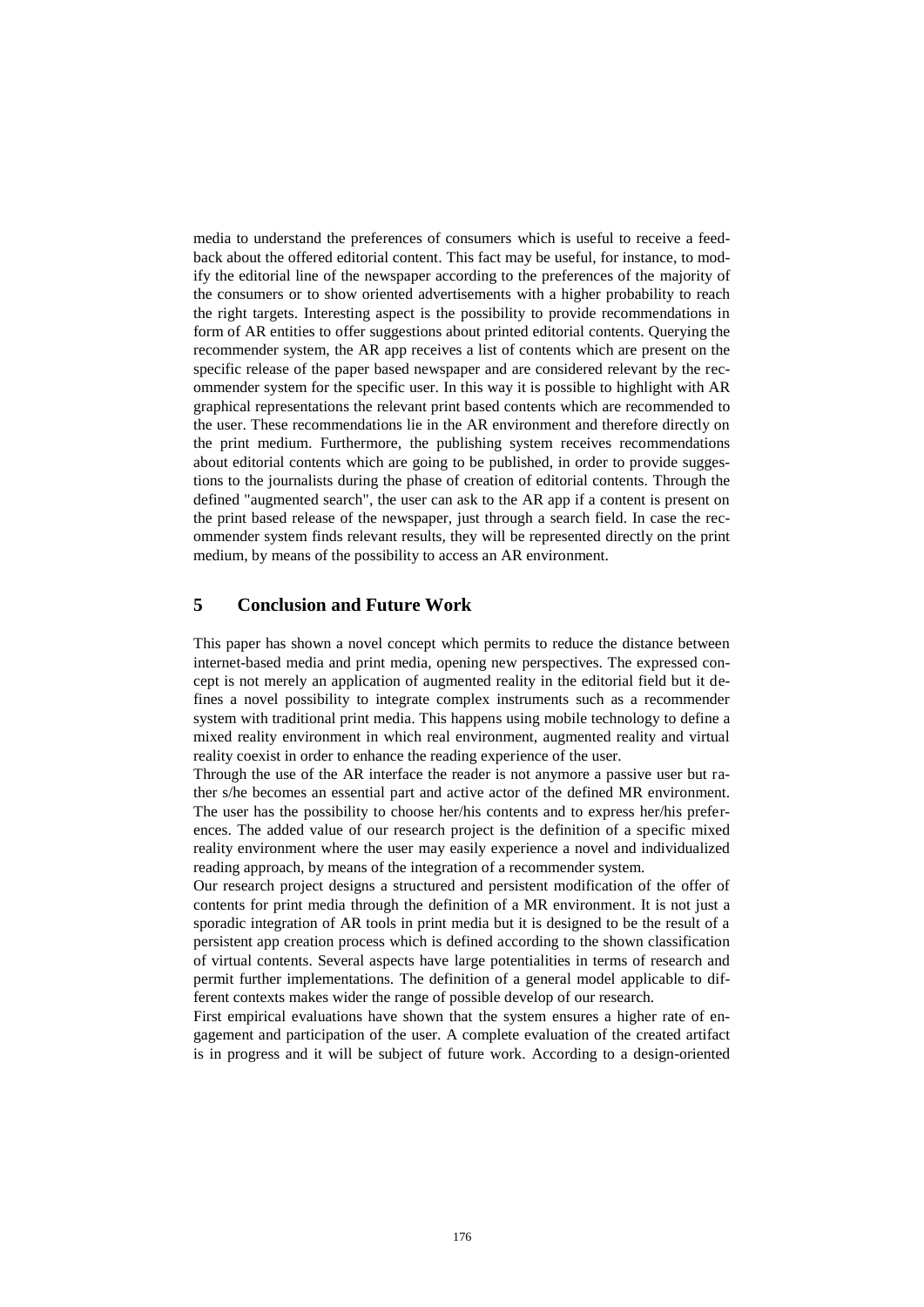methodology [28], the presented research has to be evaluated against following evaluation criteria in future work:

- *Usability of the system:* the system will be validated according to ISO 9241- 10 & 9241-11.
- *Validation of the quality of the recommendations:* validation of the relevance of the proposed recommendations according to recall and precision [29].
- *Integration into the existing system:* evaluation of the integration of the automated AR app creation process into the existing publishing system, from the creation of the print contents to the creation of the AR app.
- *Reliability of the extracted AR contents*: validation of the relevance of the AR contents which are automatically extracted from the text of the print medium.

The evaluation will be leaded according to following methods:

- *Qualitative evaluation:* interviews of focus groups about specific features of the described system (AR app and AR app generation process).
- *Quantitative evaluation*: usability tests with users in order to test specific features of the AR app.

The presented concept offers interesting outlooks to integrate AR tools in print media and even in different fields. Our concept offers results which may be easily extended to various paper-based AR systems and every domain that uses print medium (e.g., learning, advertisement, marketing and communication, etc.) may take advantage of the presented research. In terms of research, it could certainly contribute to the definition of an advanced concept of print media useful to shape new business models based on the use of AR technology.

## **6 Acknowledgments**

The research project INTeRACT 4AP has been funded by the German Federal Ministry of Education and Research (BMBF) under the framework of the KMU-Innovativ Programme for Information and Communication Technologies with the project ID 01IS13010B. Our special thanks goes also to the other involved parties in this research: Saarländische Wochenblatt Verlagsgesellschaft mbH (Wochenspiegel), Scheer Management GmbH and Landesmedienanstalt Saarland.

#### **References**

- 1. Ghose, A., & Han, S. P. (2011). An Empirical Analysis of User Content Generation and Usage Behavior on the Mobile Internet. Management Science.
- 2. Chyi, H. I., & Lasorsa, D. L. (2002). An Explorative Study on the Market Relation Between Online and Print Newspapers. Journal of Media Economics.
- 3. Siltanen, S., & Aikala, M. (2012). Augmented reality enriches hybrid media. In Proceeding of the 16th International Academic MindTrek Conference, pp.113–116. ACM Press.
- 4. Milgram, P., & Kishino, F. (1994). A taxonomy of mixed reality visual displays. IEICE TRANSACTIONS on Information Systems, E77-D(12), pp.1–15.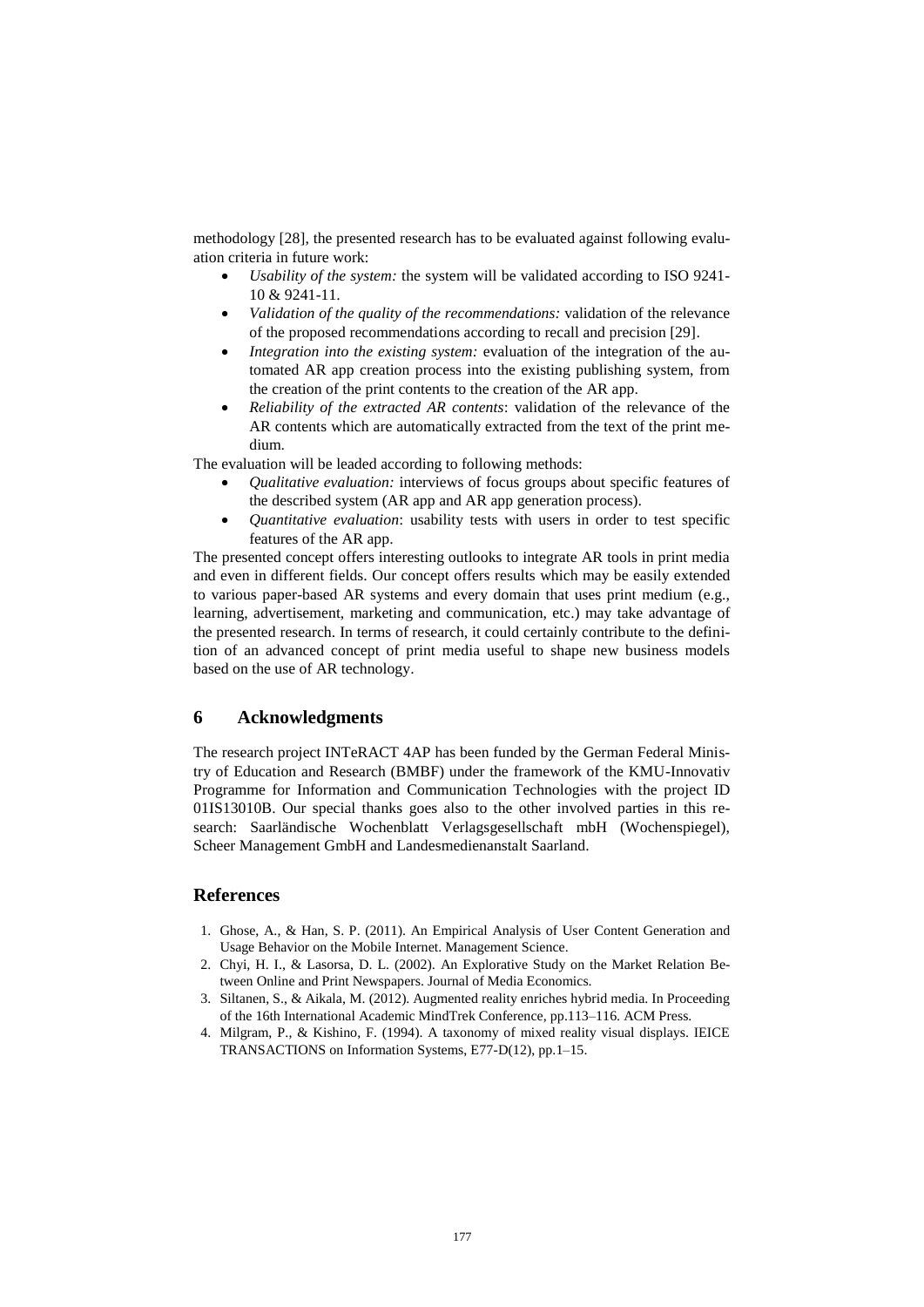- 5. Perey, C. (2011). Print and publishing and the future of Augmented Reality. Information Services & Use, 31(1/2), pp.31–38.
- 6. Billinghurst, M., Hirokazu, K., & Poupyrev, I. (2001) "The MagicBook: a transitional AR interface." Computers & Graphics, pp.745-753.
- 7. http://www.metaio.com/press/press-release/2010/sueddeutsche-zeitung-sz-magazin/ (Accessed Mar. 19, 2014).
- 8. http://www.metaio.com/customers/case-studies/sueddeutsche-zeitung-sz-magazin/ (Accessed Mar. 19, 2014).
- 9. http://play.google.com/store/apps/details?id=com.metaio.junaio.plugin.stern\_ar (Accessed Mar. 19, 2014).
- 10. http://play.google.com/store/apps/details?id=de.autobild.augmentedreality (Accessed Mar. 19, 2014).
- 11. http://www.wuv.de/medien/welt\_der\_wunder\_bauer\_magazin\_spielt\_mit\_augmented\_reali ty (Accessed Mar. 19, 2014).
- 12. [http://www.rp-online.de/so-funktioniert-rp-alive-vid-1.2980484 \(Accessed](http://www.rp-online.de/so-funktioniert-rp-alive-vid-1.2980484%20(Accessed) Nov. 9, 2014).
- 13. http://dev.metaio.com/content-creation/overview/ (Accessed Mar. 19, 2014).
- 14. <http://developer.vuforia.com/resources/dev-guide/native-sdk> (Accessed Mar. 19, 2014).
- 15. http://www.wikitude.com/products/wikitude-sdk/ (Accessed Mar. 19, 2014).
- 16. Schmalstieg, D., Langlotz, T. & Billinghurst, M., 2011. Augmented Reality 2.0. In G. Brunnett, S. Coquillart, & G. Welch, eds. Virtual Realities. Springer Vienna, pp.13-37.
- 17. Smith, R. (2007). An Overview of the Tesseract OCR Engine. Ninth International Conference on Document Analysis and Recognition.
- 18. Pettersson, M. Edsoe, T. (2001). Encoded paper for optical reading. Patent WO 2001026032 A1, issued Apr 12, 2001
- 19. Hull, J. J., Erol, B., Graham, J., Ke, Q. K. Q., Kishi, H., Moraleda, J., & Olst, D. G. Van. (2007). Paper-Based Augmented Reality. 17th International Conference on Artificial Reality and Telexistence.
- 20. Reiss, M., & Steffens, D. (2010): Hybrid toolboxes: conceptual and empirical analysis for blending patterns in application of hybrid media, Technological & Economic Development of Economy, Volume 16, Issue 2, pp.305-326.
- 21. Johnson, W. L., Vilhjalmsson, H., & Marsella, S. (2005). Serious Games for Language Learning : How Much Game , How Much AI ? Proceedings of the 2005 Conference on Artificial Intelligence in Education: Supporting Learning through Intelligent and Socially Informed Technology, pp.306–313.
- 22. Perey, C. (2011). Print and publishing and the future of Augmented Reality. Information Services & Use, 31(1/2), pp.31–38.
- 23. Noy, N., & McGuinness, D. (2001). Ontology development 101: A guide to creating your first ontology. Development, 32, pp.1–25.
- 24. Grüninger, M., Fox, M. S., & Gruninger, M. (1995). Methodology for the Design and Evaluation of Ontologies. In International Joint Conference on Artificial Inteligence (IJCAI95), Workshop on Basic Ontological Issues in Knowledge Sharing, pp.1–10.
- 25. Uschold, M., & Gruninger, M. (1996). Ontologies: Principles, methods and applications. Knowledge Engineering Review, 11, pp.93–136.
- 26. De Souza e Silva, Adriana; Sutko, Daniel M. (2009). Digital Cityscapes: merging digital and urban playspaces. Peter Lang Publishing Inc., pp.205-209.
- 27. Di Valentin, D., Emrich, A., Werth, D., Loos, P., (2014). Architecture Design of a Hybrid Recommender System in E-Learning Scenarios. In: Proceedings of the 7th IADIS International Conference on Information Systems.